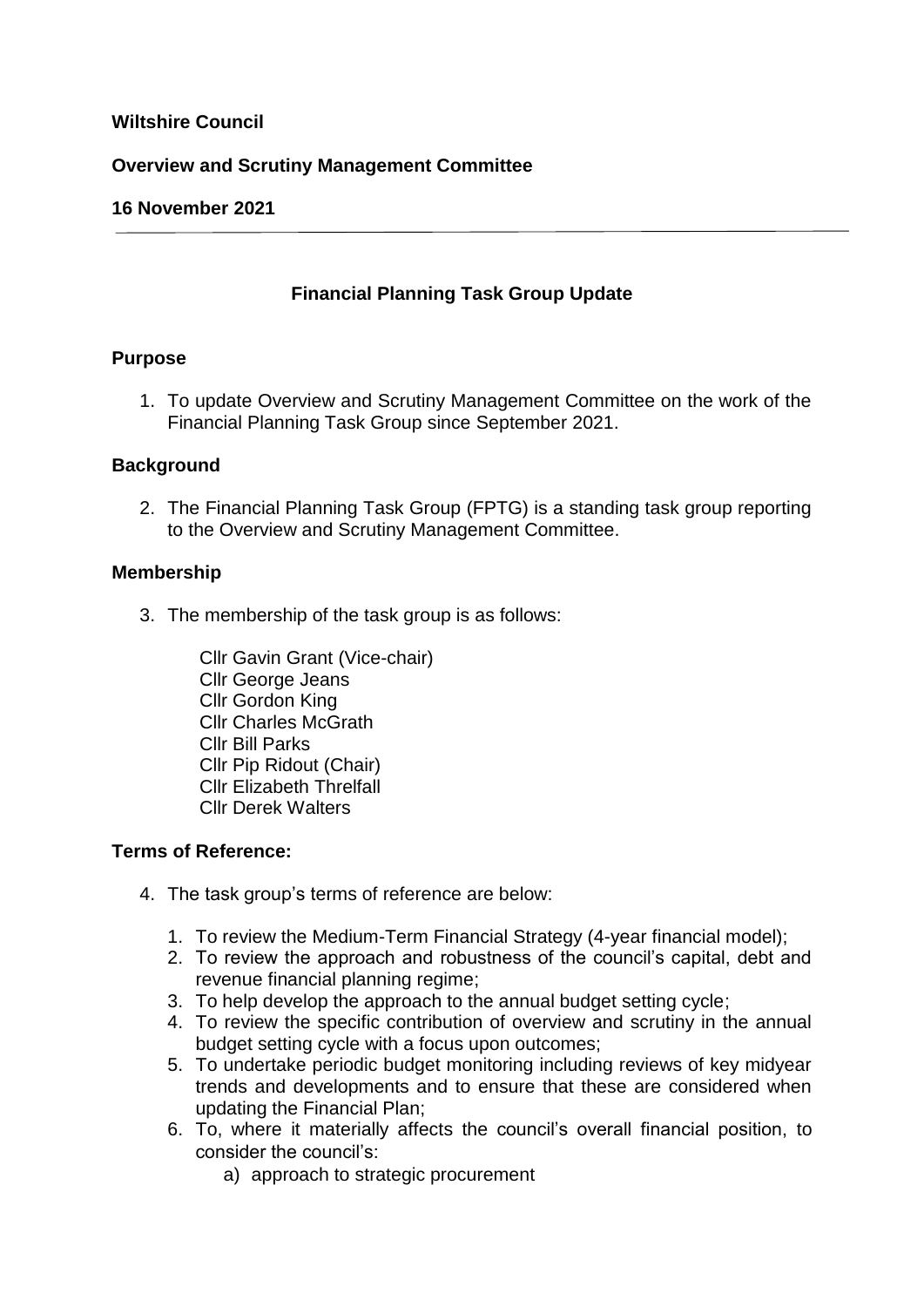- b) major or financially significant contracts
- c) financial investment in, and liability to, its wholly owned subsidiaries
- 7. To work under the direction and guidance of the Management Committee and report regularly to the Cabinet Member, Management Committee and select committees (as appropriate) on its work and findings and to make any necessary referrals.

### **Recent activity**

### **20 September 2021**

# **Overview and Scrutiny Management Committee Forward Work Planning Meeting with the Executive – Finance & Procurement, Commissioning, Commercialisation**

5. The Chairman and vice-chairman of the Financial Planning Task Group attended the OSMC meeting with the Executive. The FPTG forward work plan was slightly amended and presented to the task group on 8 October.

### **8 October 2021**

### **Forward work plan 2021/22**

- 6. The task group reviewed its forward work plan focusing upon the run up to the publication of the council's new budget in January 2022. The forward work plan is set out in Appendix 1.
- 7. The task group considered the Cabinet's forward work plan (Oct 2021 to January 2022) to identify any relevant items for review. This was helpful as major contracts will now come forward individually to be considered on their own merits.
- 8. A number of major contracts are going to Cabinet for discussion and the task group agreed that due to the cross-cutting nature of these reports it will ensure that scrutiny of them is joined up. Therefore, task group members will attend briefings for contracts and programmes that are significant along with the relevant select committee chairman and vice-chairman. In order to develop the knowledge of members of the task group it will not always be the chairman and/or vice-chairman attending.
- 9. The task groups terms of reference refer to *'major or financially significant contract'* (terms of reference 6b). The task group has agreed to define this more clearly in order to help prioritise its time.

### **Proposals**

- **1. To note the update on Financial Planning Task Group activity provided.**
- **2. To note the task group's forward work plan, Appendix 1.**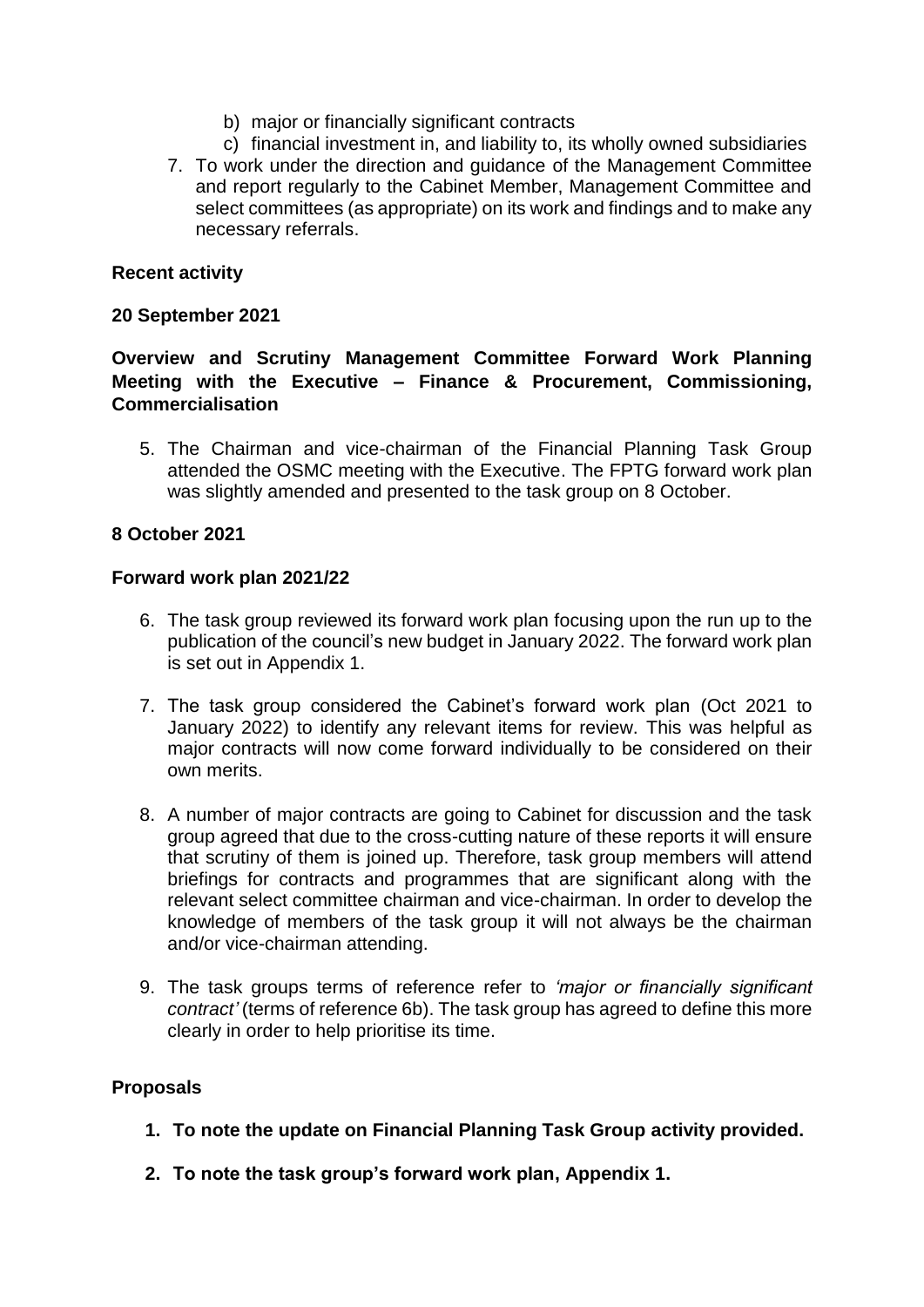Report author: Simon Bennet, Senior Scrutiny Officer, T: 01225 718709, E: [simon.bennett@wiltshire.gov.uk](mailto:simon.bennett@wiltshire.gov.uk)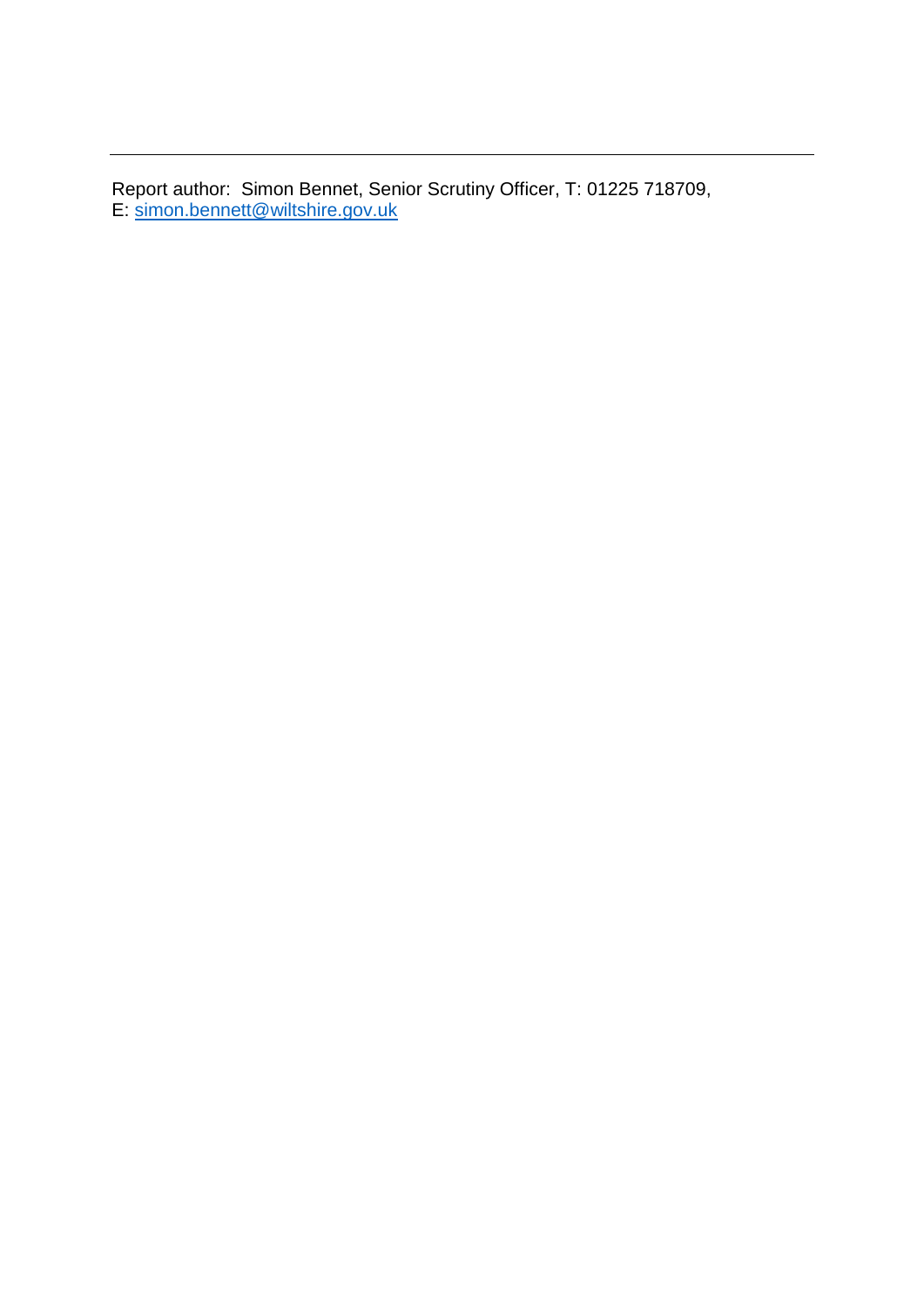| <b>Date</b>      | <b>Item</b>                                                                                                      | <b>Details</b> | <b>Officers</b> | <b>Members</b>                             |
|------------------|------------------------------------------------------------------------------------------------------------------|----------------|-----------------|--------------------------------------------|
|                  |                                                                                                                  |                |                 |                                            |
| 26 November 2021 | Budget, Performance, Risk and Assurance<br>Monitoring Report(s) - Q2                                             |                | Andy Brown      | <b>Cllr Pauline Church</b>                 |
|                  | Q2 2021/22 Revenue budget monitoring                                                                             |                |                 |                                            |
|                  | Q2 2021/22 Capital budget monitoring                                                                             |                |                 |                                            |
|                  | 2021/22 Mid-year treasury management<br>review                                                                   |                |                 |                                            |
|                  | Procurement of the planned and reactive<br>maintenance contracts for housing and<br>general fund assets (>£500k) |                | Simon Hendey    | Cllr Ian Blair-Pilling<br>Cllr Phil Alford |
| <b>Dec 2021</b>  | Specific service budgets 2021/22 (3+<br>meetings) (tbc)                                                          |                | Andy Brown      | <b>Cllr Pauline Church</b>                 |
| 10 December 2021 | Budget report 2022/23 (tbc)                                                                                      |                | Andy Brown      | <b>Cllr Pauline Church</b>                 |
|                  | Mid-Term Financial Strategy, incl. Council tax<br>base                                                           |                |                 |                                            |
|                  | Wiltshire's Children's Community Health<br>Services future delivery model (>£1m annual)                          |                |                 |                                            |